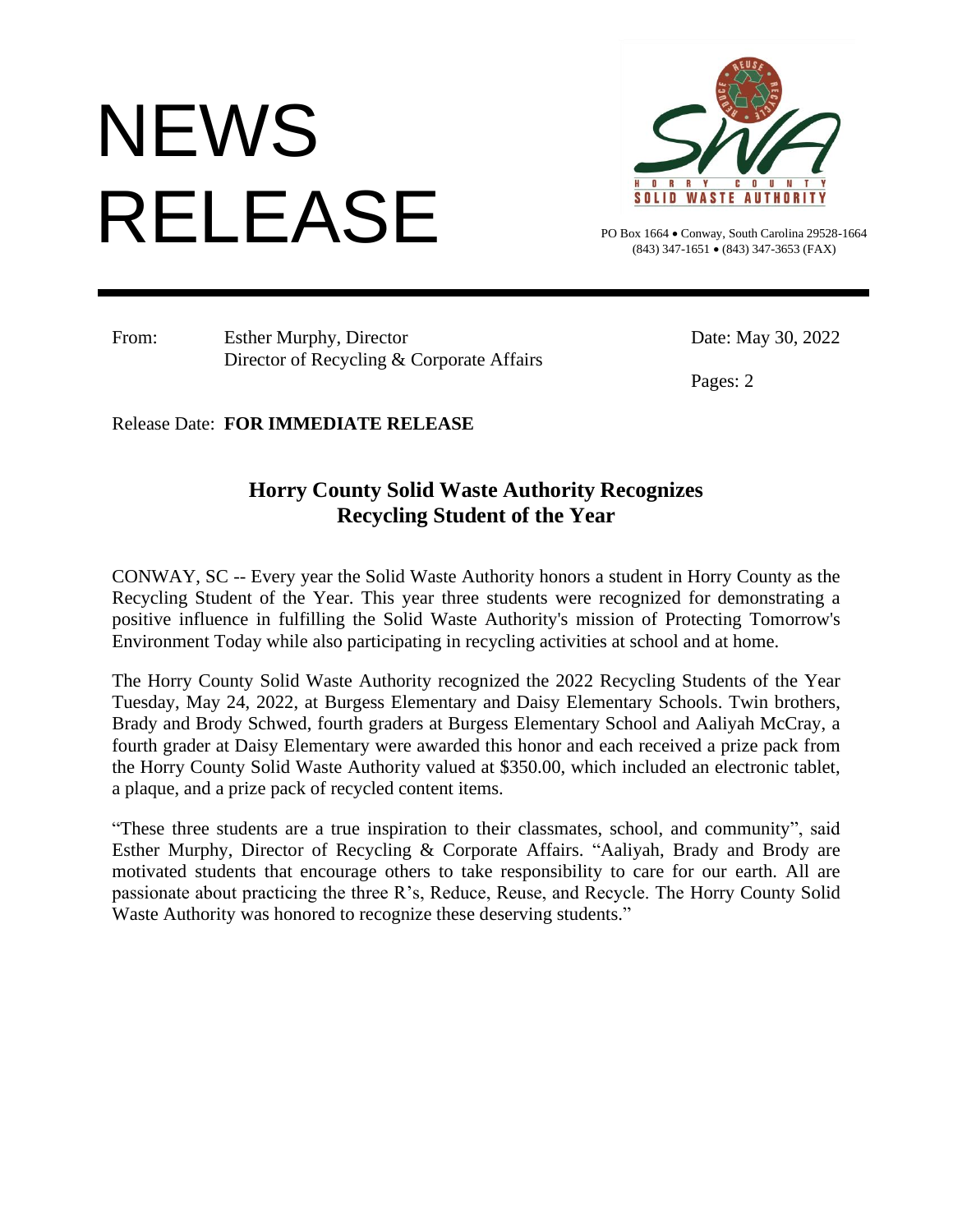

Aaliyah McCray – 2022 Recycling Student of the Year Daisy Elementary School